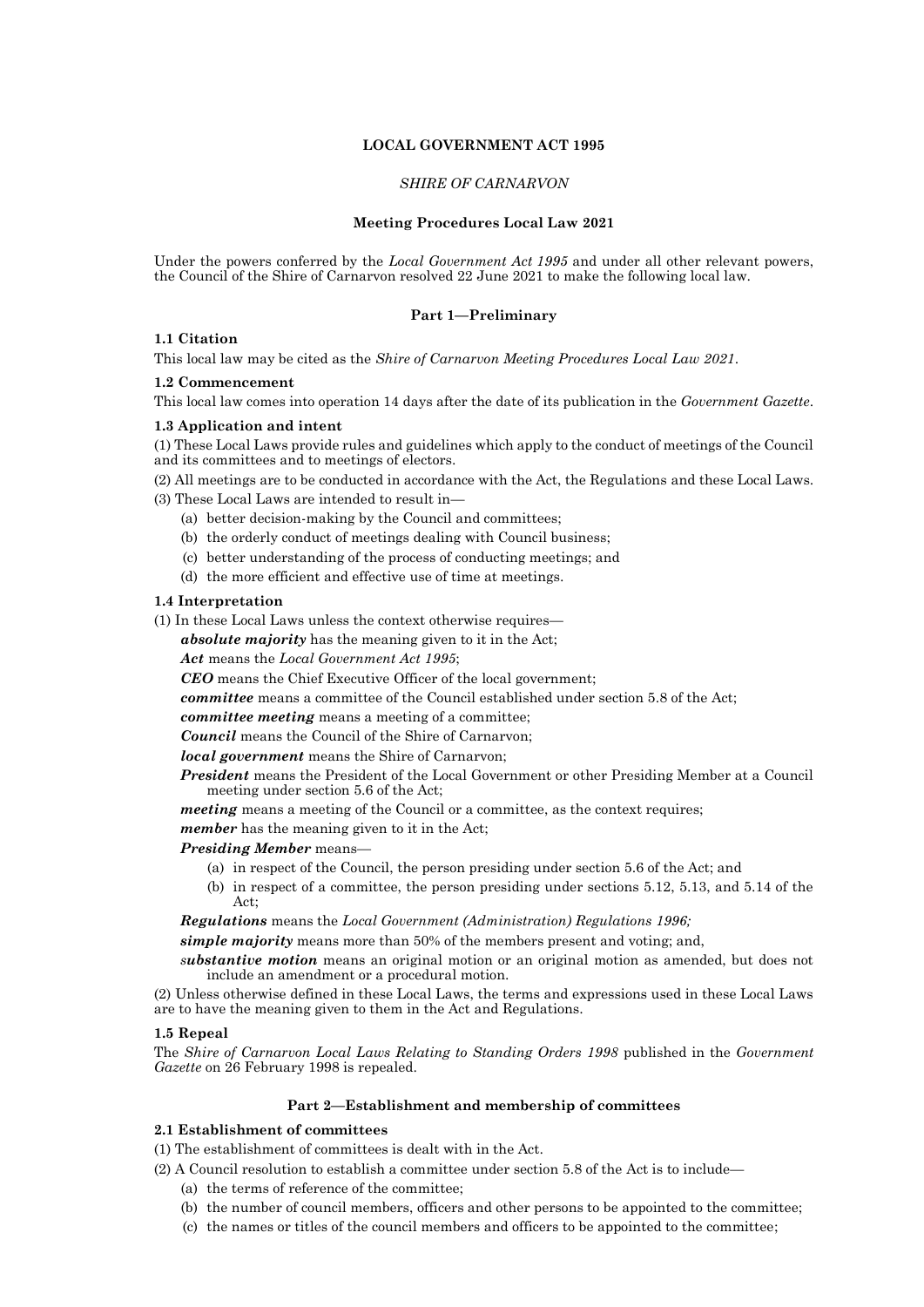(d) the names of other persons to be appointed to the committee or an explanation of the procedure to be followed to determine the appointments; and

(e) details of the delegation of any powers or duties to the committee under section 5.16 of the Act.

(3) These Local Laws are to apply to the conduct of committee meetings.

# **2.2 Types of committees**

The types of committees are dealt with in the Act.

# **2.3 Delegation of some powers and duties to certain committees**

The delegation of some powers and duties to certain committees is dealt with in the Act.

## **2.4 Limits on delegation of powers and duties to certain committees**

The limits on the delegation of powers and duties to certain committees are dealt with in the Act.

# **2.5 Appointment of committee members**

The appointment of committee members is dealt with in the Act.

# **2.6 Tenure of committee membership**

Tenure of committee membership is dealt with in the Act.

# **2.7 Resignation of committee members**

The resignation of committee members is dealt with in the Regulations.

# **2.8 Register of delegations to committees**

The register of delegations to committees is dealt with in the Act.

# **2.9 Committees to report**

A committee—

- (a) is answerable to the Council; and
- (b) is to report on its activities when, and to the extent, required by the Council.

# **Part 3—Calling and convening meetings**

# **3.1 Ordinary and special Council meetings**

(1) Ordinary and special Council meetings are dealt with in the Act.

(2) An ordinary meeting of the Council, held on a monthly basis or otherwise as determined by the Council, is for the purpose of considering and dealing with the ordinary business of the Council.

(3) A special meeting of the Council is held for the purpose of considering and dealing with Council business that is urgent, complex in nature, for a particular purpose or confidential.

## **3.2 Calling Council meetings**

The calling of Council meetings is dealt with in the Act.

## **3.3 Convening Council meetings**

(1) The convening of a Council meeting is dealt with in the Act.

(2) Subject to subclause (3), the CEO is to give at least 72 hours notice, for the purposes of section 5.5 of the Act, in convening a special meeting of the Council.

(3) Where, in the opinion of the President or at least one-third of the Members, there is a need to meet urgently, the CEO may give a lesser period of notice of a special Council meeting.

## **3.4 Calling committee meetings**

The CEO is to call a meeting of any committee when requested by the President, the Presiding Member of a committee or any two members of that committee.

## **3.5 Public notice of meetings**

Public notice of meetings is dealt with in the Regulations.

# **Part 4—Presiding Member and quorum** *Division 1: Who presides*

## **4.1 Who presides**

Who presides at a Council meeting is dealt with in the Act.

# **4.2 When the Deputy President can act**

When the Deputy President can act is dealt with in the Act.

## **4.3 Who acts if no President**

Who acts if there is no President is dealt with in the Act.

## **4.4 Election of Presiding Members of committees**

The election of Presiding Members of committees and their deputies is dealt with in the Act.

# **4.5 Election of Deputy Presiding Members of committees**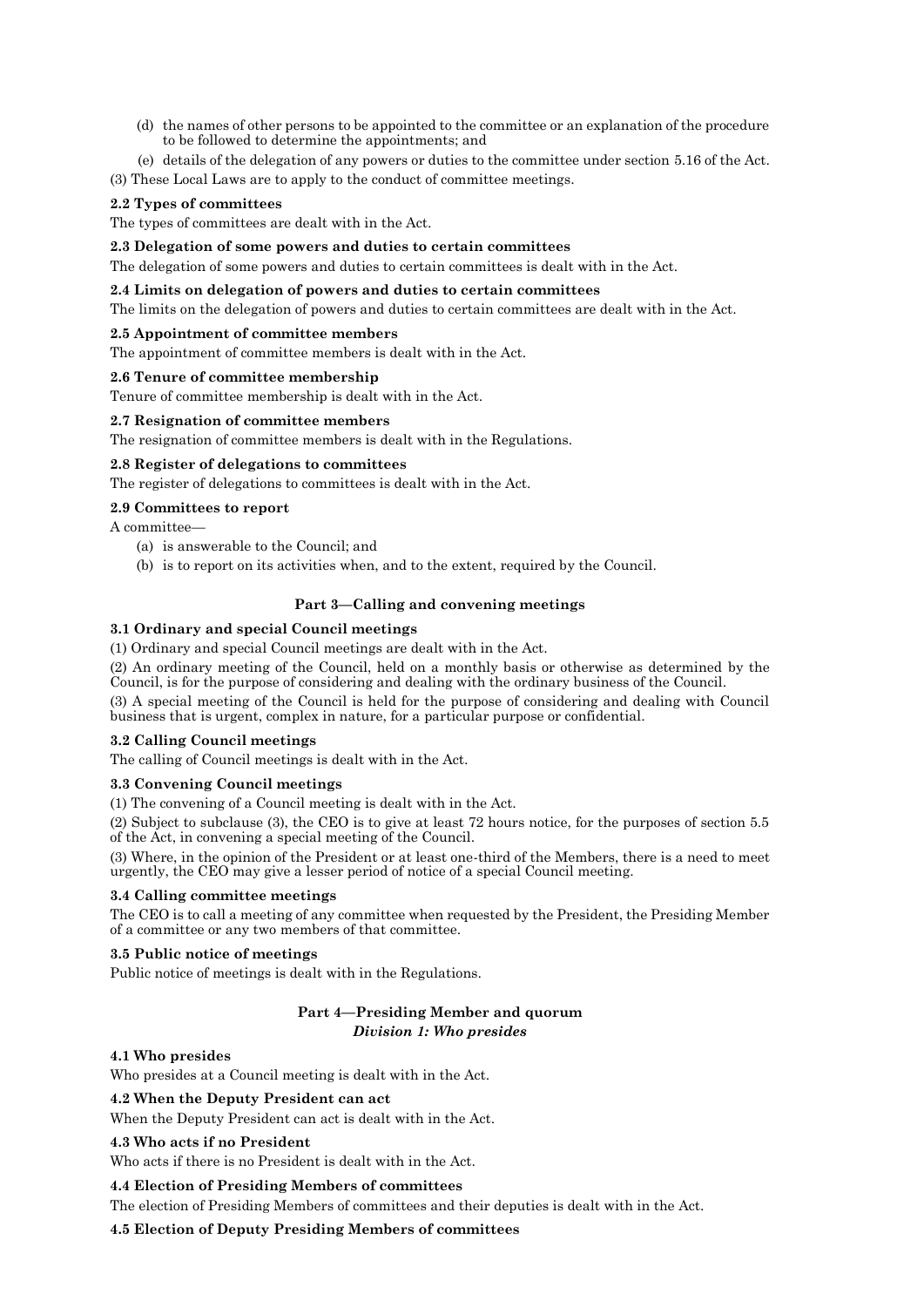The election of Deputy Presiding Members of committees is dealt with in the Act.

## **4.6 Functions of Deputy Presiding Members**

The functions of Deputy Presiding Members are dealt with in the Act.

## **4.7 Who acts if no Presiding Member**

Who acts if no Presiding Member is dealt with in the Act.

# *Division 2—Quorum*

#### **4.8 Quorum for meetings**

The quorum for meetings is dealt with in the Act.

#### **4.9 Reduction of quorum for Council meetings**

The power of the Minister to reduce the number for a quorum and certain majorities is dealt with in the Act.

#### **4.10 Reduction of quorum for committee meetings**

The reduction of a quorum for committee meetings is dealt with in the Act.

#### **4.11 Procedure where no quorum to begin a meeting**

The procedure where there is no quorum to begin a meeting is dealt with in the Regulations.

#### **4.12 Procedure where quorum not present during a meeting**

If at any time during a meeting a quorum is not present, the Presiding Member is—

- (a) immediately to suspend the proceedings of the meeting for a period of up to 15 minutes; and
- (b) if a quorum is not present at the expiry of that period, the Presiding Member is to adjourn the meeting to some future time or date.

#### **4.13 Names to be recorded**

At any meeting—

- (a) at which there is not a quorum present; or
- (b) which is adjourned for want of a quorum,

the names of the Members then present are to be recorded in the minutes.

## **Part 5—Business of a meeting**

## **5.1 Business to be specified**

(1) No business is to be transacted at any ordinary meeting of the Council other than that specified in the agenda, without the approval of the Presiding Member or the Council.

(2) No business is to be transacted at a special meeting of the Council other than that given in the notice as the purpose of the meeting.

(3) Subject to subclause (4), no business is to be transacted at an adjourned meeting of the Council other than that—

- (a) specified in the notice of the meeting which had been adjourned; and
- (b) which remains unresolved.

(4) Where a meeting is adjourned to the next ordinary meeting of the Council then, unless the Council resolves otherwise, the business unresolved at the adjourned meeting is to be dealt with before considering Reports (Item 8) at that ordinary meeting.

## **5.2 Order of business**

(1) Unless otherwise decided by the Council the order of business at any ordinary meeting of the Council is to be as follows—

- 1. Declaration of Opening/Announcement of Visitors
- 2. Attendance
	- 2.1 Apologies
	- 2.2 Approved leave of absence
- 3. Declarations of interest
	- 3.1 Declarations of Financial Interests
	- 3.2 Declarations of Proximity Interests
	- 3.3 Declarations of Impartiality Interests
- 4. Public Question Time
	- 4.1 Response to previous public questions taken on notice
	- 4.2 Public question time
- 5. Confirmation of minutes of previous meetings
- 6. Announcements from the Presiding Member without discussion
- 7. Presentations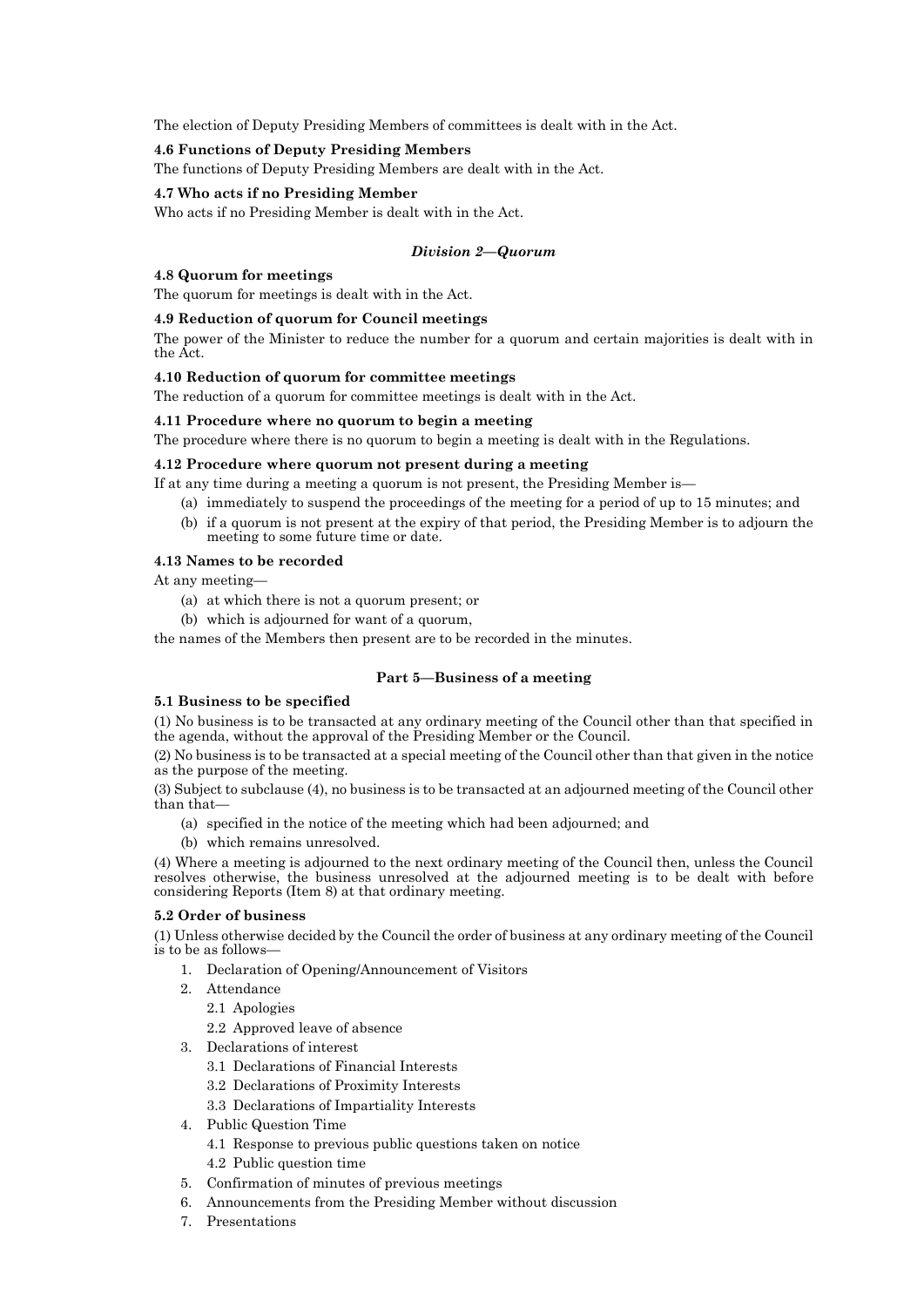- 7.1 Petitions
- 7.2 Presentations
- 7.3 Deputations
- 7.4 Delegates' reports
- 8. Reports
	- 8.1 Reports of Committees
	- 8.2 Reports of Officers
- 9. Applications for leave of absence
- 10. Motions of which previous notice has been given
- 11. Questions from Members without notice
- 12. New business of an urgent nature introduced by decision of the meeting
- 13. Meeting closed to public
	- 13.1 Matters for which the meeting may be closed
	- 13.2 Public reading of resolutions that may be made public
- 14. Closure

(2) Unless otherwise decided by the Council, the order of business at any special meeting of the Council is to be the order in which that business stands in the agenda of the meeting.

(3) In determining the order of business for any meeting of the Council, the provisions of the Act and Regulations relating to the time at which public question time is to be held are to be observed.

## **5.3 Motions of which previous notice has been given**

(1) Unless the Act, Regulations or these Local Laws otherwise provide, a Member may raise at a meeting such business as he or she considers appropriate, in the form of a motion, of which notice has been given in writing to the CEO and which has been included on the agenda.

(2) A notice of motion under subclause (1) is to be given at least 8 clear working days before the meeting at which the motion is moved.

(3) A notice of motion is to relate to the good governance of the district.

(4) The CEO—

- (a) with the concurrence of the President, may exclude from the notice paper any notice of motion deemed to be, or likely to involve, a breach of any of these Local Laws or any other written law;
- (b) will inform Members on each occasion that a notice has been excluded and the reasons for that exclusion;
- (c) may, after consultation with the Member where this is practicable, make such amendments to the form but not the substance as will bring the notice of motion into due form; and
- (d) may provide to the Council relevant and material facts and circumstances pertaining to the notice of motion on such matters as policy, budget and law.

(5) A motion of which notice has been given is to lapse unless—

- (a) the Member who gave notice of it, or some other Member authorised by the originating Member in writing, moves the motion when called on; or
- (b) the Council on a motion agrees to defer consideration of the motion to a later stage or date.

(6) If a notice of motion is given and lapses under subclause (5), notice of a motion in the same terms or to the same effect is not to be given again for at least 3 months from the date of such lapse.

## **5.4 New business of an urgent nature**

(1) In cases of extreme urgency or other special circumstances, matters may, on a motion by the Presiding Member that is carried by the meeting, be raised without notice and decided by the meeting. (2) In subclause (1), 'cases of extreme urgency or other special circumstances' means matters that have arisen after the preparation of the agenda that are considered by the Presiding Member to be of such importance and urgency that they are unable to be dealt with administratively by the Local Government and must be considered and dealt with by the Council before the next meeting.

## **Part 6—Public participation**

## **6.1 Meetings generally open to the public**

Meetings being generally open to the public is dealt with in the Act.

## **6.2 Meetings not open to the public**

(1) The CEO may, at any time, recommend that a meeting or part of a meeting be closed to members of the public.

(2) The Council or a committee, in one or more of the circumstances dealt with in the Act, may at any time, by resolution, decide to close a meeting or part of a meeting.

- (3) If a resolution under subclause (2) is carried—
	- (a) the Presiding Member is to direct everyone to leave the meeting except—
		- (i) the Members;
		- (ii) the CEO; and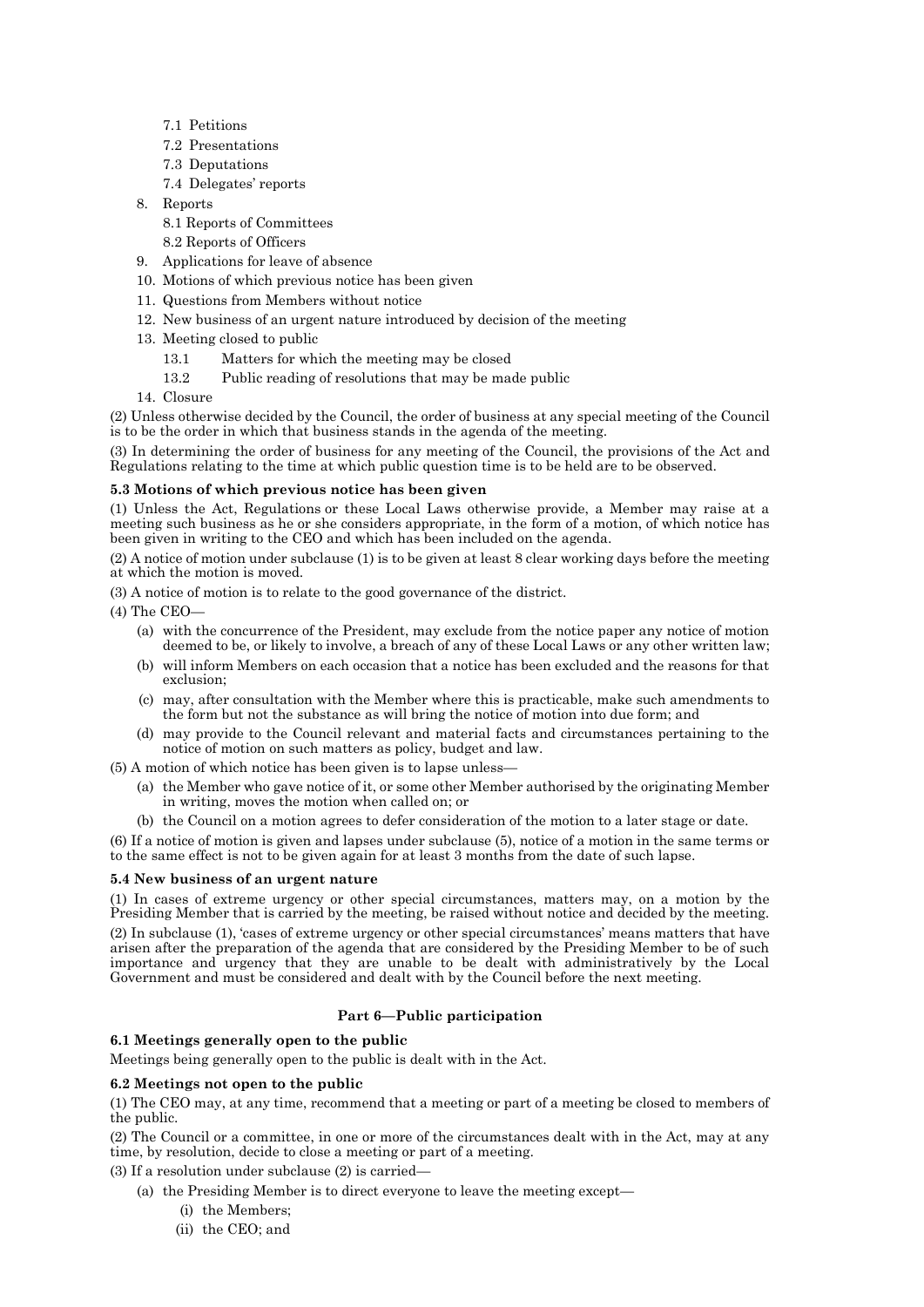- (iii) any Officer specified by the Presiding Member; and
- (b) the meeting is to be closed to the public until, at the conclusion of the matter justifying the closure of the meeting to the public, the Council or the committee, by resolution, decides otherwise.

(4) A person who fails to comply with a direction under subclause (3)(a) may, by order of the Presiding Member, be removed from the meeting.

(5) While the resolution under subclause (2) remains in force, the operation of clause 8.9 is to be suspended until the Council or the committee, by resolution, decides otherwise.

(6) A resolution under this clause may be made without notice.

(7) Unless the Council resolves otherwise, once the meeting is reopened to members of the public, the Presiding Member is to ensure that any resolution of the Council made while the meeting was closed is to be read out including a vote of a Member to be included in the minutes.

## **6.3 Question time for the public**

Question time for the public is dealt with in the Act.

## **6.4 Question time for the public at certain meetings**

Question time for the public at certain meetings is dealt with in the Regulations.

## **6.5 Minimum question time for the public**

Minimum question time for the public is dealt with in the Regulations.

## **6.6 Procedures for question time for the public**

Procedures for question time for the public are dealt with in the Regulations.

#### **6.7 Other procedures for question time for the public**

(1) A member of the public who raises a question during question time, is to state his or her name and address.

(2) A question may be taken on notice by the Council for later response.

(3) When a question is taken on notice the CEO is to ensure that—

- (a) a response is given to the member of the public in writing; and
- (b) a summary of the response is included in the agenda of the next meeting of the Council.

(4) Where a question relating to a matter in which a relevant person has an interest is directed to the relevant person, the relevant person is to—

- (a) declare that he or she has an interest in the matter; and
- (b) allow another person to respond to the question.

(5) Each member of the public with a question is entitled to ask up to 2 questions before other members of the public will be invited to ask their questions.

(6) Where a member of the public provides written questions then the Presiding Member may elect for the questions to be responded to as normal business correspondence.

(7) The Presiding Member may decide that a public question shall not be responded to where—

- (a) the same or similar question was asked at a previous meeting, a response was provided and the member of the public is directed to the minutes of the meeting at which the response was provided;
- (b) the member of the public uses public question time to make a statement, provided that the Presiding Member has taken all reasonable steps to assist the member of the public to phrase the statement as a question; or
- (c) the member of the public asks a question that is offensive or defamatory in nature, provided that the Presiding Member has taken all reasonable steps to assist the member of the public to phrase the question in a manner that is not offensive or defamatory.
- (8) A member of the public shall have two minutes to submit a question.

(9) The Council, by resolution, may agree to extend public question time.

(10) Where an answer to a question is given at a meeting, a summary of the question and the answer is to be included in the minutes.

## **6.8 Distinguished visitors**

If a distinguished visitor is present at a meeting of the Council, the Presiding Member may acknowledge the presence of the distinguished visitor at an appropriate time during the meeting, and the presence of that visitor shall be recorded in the minutes.

## **6.9 Deputations**

- (1) Any person or group wishing to be received as a deputation by the Council is to either—
	- (a) apply, before the meeting, to the CEO for approval; or
	- (b) with the approval of the Presiding Member, at the meeting, address the Council.
- (2) The CEO may either—
	- (a) approve the request and invite the deputation to attend a meeting of the Council; or
	- (b) refer the request to the Council to decide by simple majority whether or not to receive the deputation.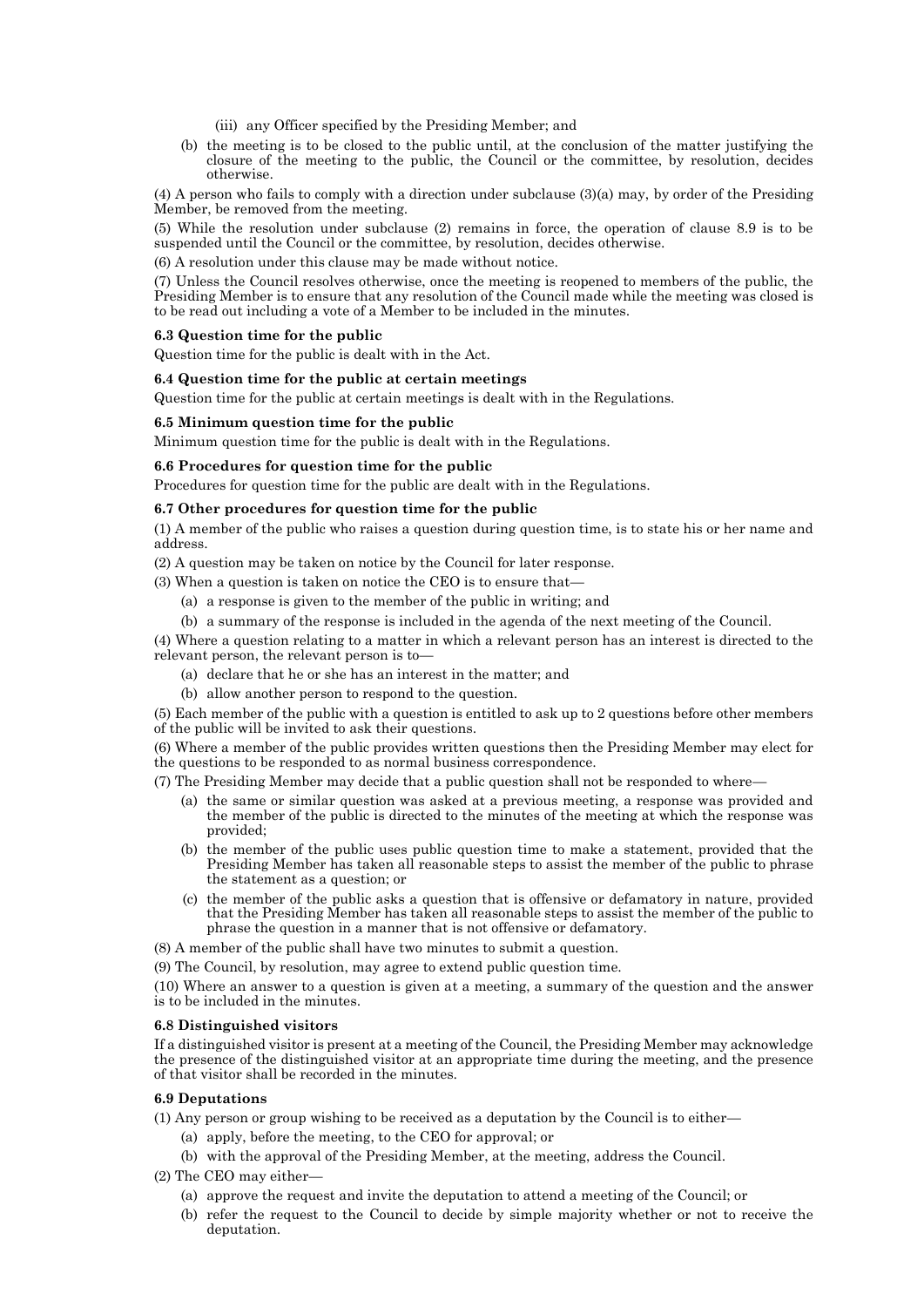(3) Unless the council resolves otherwise, a deputation invited to attend a Council meeting—

- (a) is not to exceed 5 persons, only 2 of whom may address the Council, although others may respond to specific questions from Members;
- (b) is not to address the Council for a period exceeding 10 minutes without the agreement of the Council; and,
- (c) additional members of the deputation may be allowed to speak with the leave of the Presiding Member.

(4) Any matter which is the subject of a deputation to the Council is not to be decided by the Council until the deputation has completed its presentation.

## **6.10 Petitions**

(1) A petition is to—

- (a) be addressed to the President;
- (b) be made by electors of the district;
- (c) state the request on each page of the petition;
- (d) contain the name, address and signature of each elector making the request, and the date each elector signed;
- (e) contain a summary of the reasons for the request; and
- (f) state the name of the person to whom, and an address at which, notice to the petitioners can be given.

(2) Upon receiving a petition, the Local Government is to submit the petition to the relevant officer to be included in his or her deliberations and report on the matter that is the subject of the petition.

(3) At any meeting, the Council is not to vote on any matter that is the subject of a petition presented to that meeting, unless—

- (a) the matter is the subject of a report included in the agenda; and
- (b) the Council has considered the issues raised in the petition.

#### **6.11 Presentations**

(1) In this clause, a "presentation" means the acceptance of a gift or an award by the Council on behalf of the Local Government or the community.

(2) A presentation may be made to the Council at a meeting only with the prior approval of the CEO.

#### **6.12 Participation at committee meetings**

(1) In this clause a reference to a person is to a person who—

- (a) is entitled to attend a committee meeting;
- (b) attends a committee meeting; and
- (c) is not a member of that committee.

(2) Without the consent of the Presiding Member, no person is to address a committee meeting.

(3) The Presiding Member of a committee may allow a person to make an oral submission to the committee for up to 3 minutes.

(4) A person addressing the committee with the consent of the Presiding Member is to cease that address immediately after being directed to do so by the Presiding Member.

(5) A person who fails to comply with a direction of the Presiding Member under subclause (4) may, by order of the Presiding Member, be removed from the committee room.

(6) The Council may make a policy dealing with the circumstances in which a person may be given consent to address a committee meeting.

#### **6.13 Council may meet to hear public submissions**

(1) Where an item on the agenda at a Council meeting is contentious and is likely be the subject of a number of deputations, the Council may resolve to meet at another time to provide a greater opportunity to be heard.

(2) The CEO and the President shall set the time and date of the meeting to provide the opportunity to be heard.

(3) Where the Council resolves to meet to provide the opportunity to be heard under subclause (1), the Presiding Member shall—

- (a) instruct the CEO to provide local public notice of the time and date when the Council will meet to provide an opportunity to be heard;
- (b) provide a written invitation to attend the meeting to provide the opportunity to be heard to all members of the public who have applied under clause 6.9 to make a deputation on the issue; and
- (c) cause minutes to be kept of the meeting to provide the opportunity to be heard.

(4) A meeting held under subclause (1) shall be conducted only to hear submissions. The council shall not make resolutions at a meeting to provide the opportunity to be heard.

(5) At a meeting held under subclause (1), each person making a submission shall be provided with the opportunity to fully state his or her case.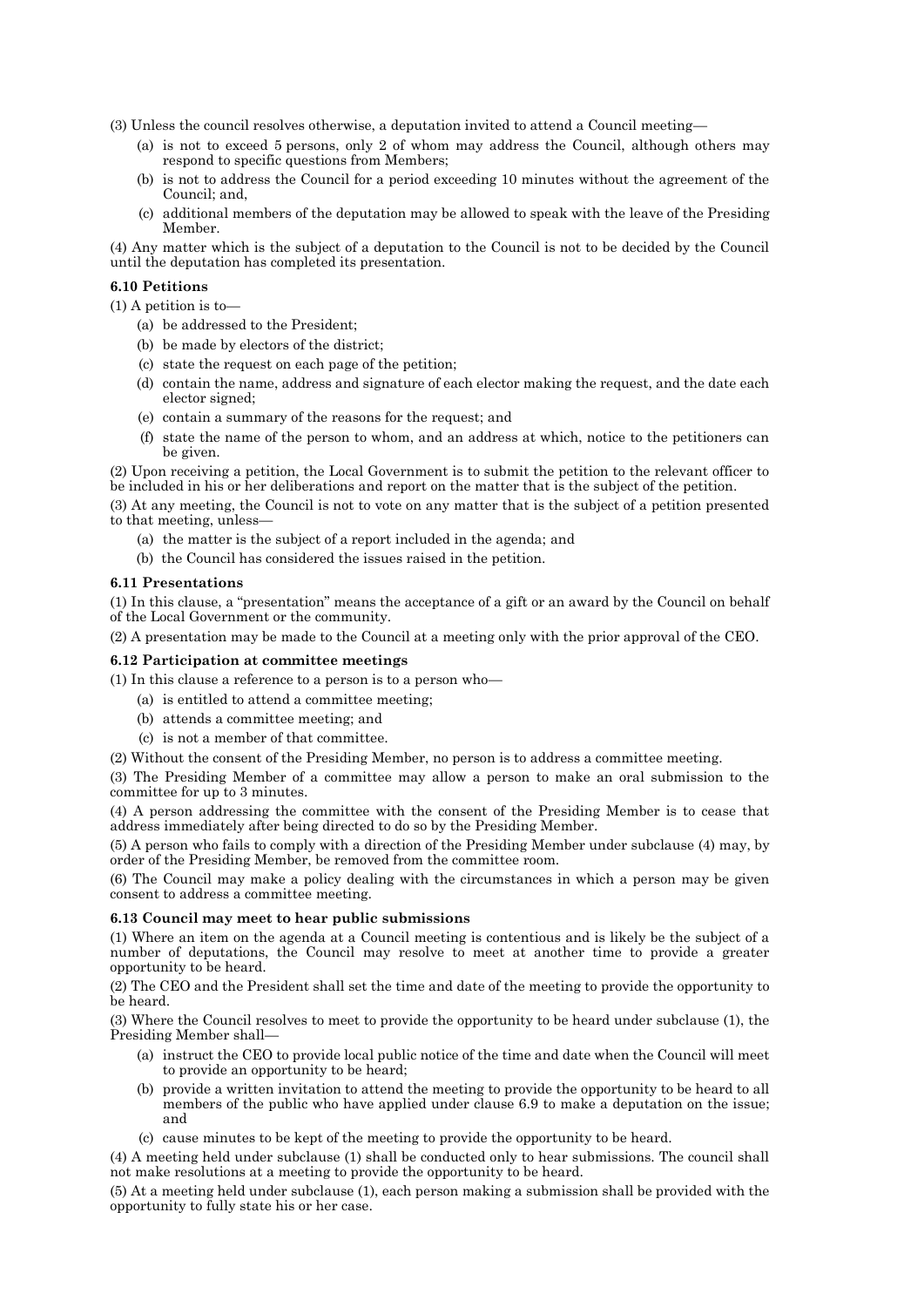(6) A member of the public shall be limited to 10 minutes in making an oral submission, but this period may be extended at the discretion of the Presiding Member.

(7) Once every member of the public has had the opportunity to make a submission the Presiding Member is to close the meeting.

(8) The CEO is to ensure that a report is included on the agenda of the next Council meeting summarising each submission made at the meeting.

(9) The Council must not resolve on the matter that is the subject of a meeting to provide the opportunity to be heard until it has received the CEO's report under subclause (8).

#### **6.14 Public Inspection of agenda materials**

The right of the public to inspect the documents referred to, and in accordance with, regulation 14 of the Regulations may be exercised during normal business hours at the local governments offices and on the local government's website.

## **6.15 Confidentiality of information withheld**

(1) Information withheld by the CEO from the public under regulation 14(2) of the Regulations is to be—

- (a) identified in the agenda of a Council meeting under the item "Matters for which meeting may be closed";
- (b) marked "*Confidential*" in the agenda; and
- (c) kept confidential by Officers and Members until the Council resolves otherwise.

(2) A member or an officer in receipt of confidential information under subclause (1) or information that is provided or disclosed during a meeting or part of a meeting that is closed to the public is not to disclose any of that information to any person other than another member or an officer to the extent necessary for the purpose of carrying out his or her duties.

(3) Subclause (2) does not apply where a member or officer discloses the information to his or her lawyer or government officer for the purpose of seeking advice in order to lawfully fulfil his or her role and responsibilities.

## **6.16 Recording of proceedings**

A person is not to use any electronic, visual or audio recording device or instrument to record the proceedings of the Council without the permission of the Presiding Member.

## **6.17 Prevention of disturbance**

(1) A reference in this clause to a person is to a person other than a member.

(2) A person addressing the Council shall extend due courtesy and respect to the Council and the processes under which it operates and shall comply with any direction by the Presiding Member.

(3) A person observing a meeting shall not create a disturbance at a meeting, by interrupting or interfering with the proceedings, whether by expressing approval or dissent, by conversing or by any other means.

(4) A person shall ensure that his or her mobile telephone or audible pager is not switched on or used during any meeting of the Council.

(5) A person shall not behave in a manner that is contrary to section 75 of the Criminal Code.

# **Part 7—Questions by Members**

## **7.1 Questions by Members**

(1) Members may ask questions relating to an item on the notice paper or on matters related to the good government of persons in the district.

(2) A Member requesting general information from an Officer at a Council meeting may ask a question without notice and with the consent of the Presiding Member, may ask one or more further questions of that Officer or another Officer present at the meeting.

(3) Where possible the Officer shall endeavour to answer the question to the best of his or her knowledge and ability, however, if the information is unavailable or the answer requires research or investigation, the Officer may ask that-

(i) the question be placed on notice for the next meeting of Council; and

(ii) the answer to the question be given to the Member who asked it within 14 days.

- (4) Every question and answer—
	- (i) is to be brief and concise; and
	- (ii) is not to be accompanied by argument, expression of opinion or statement of facts, except to the extent necessary to explain the question or answer.

(5) In answering any question, an Officer may qualify his or her answer and may at a later time in the meeting or at a subsequent meeting alter, correct, add to or otherwise amend the original answer.

## **Part 8—Conduct of Members**

# **8.1 Members to be in their proper places**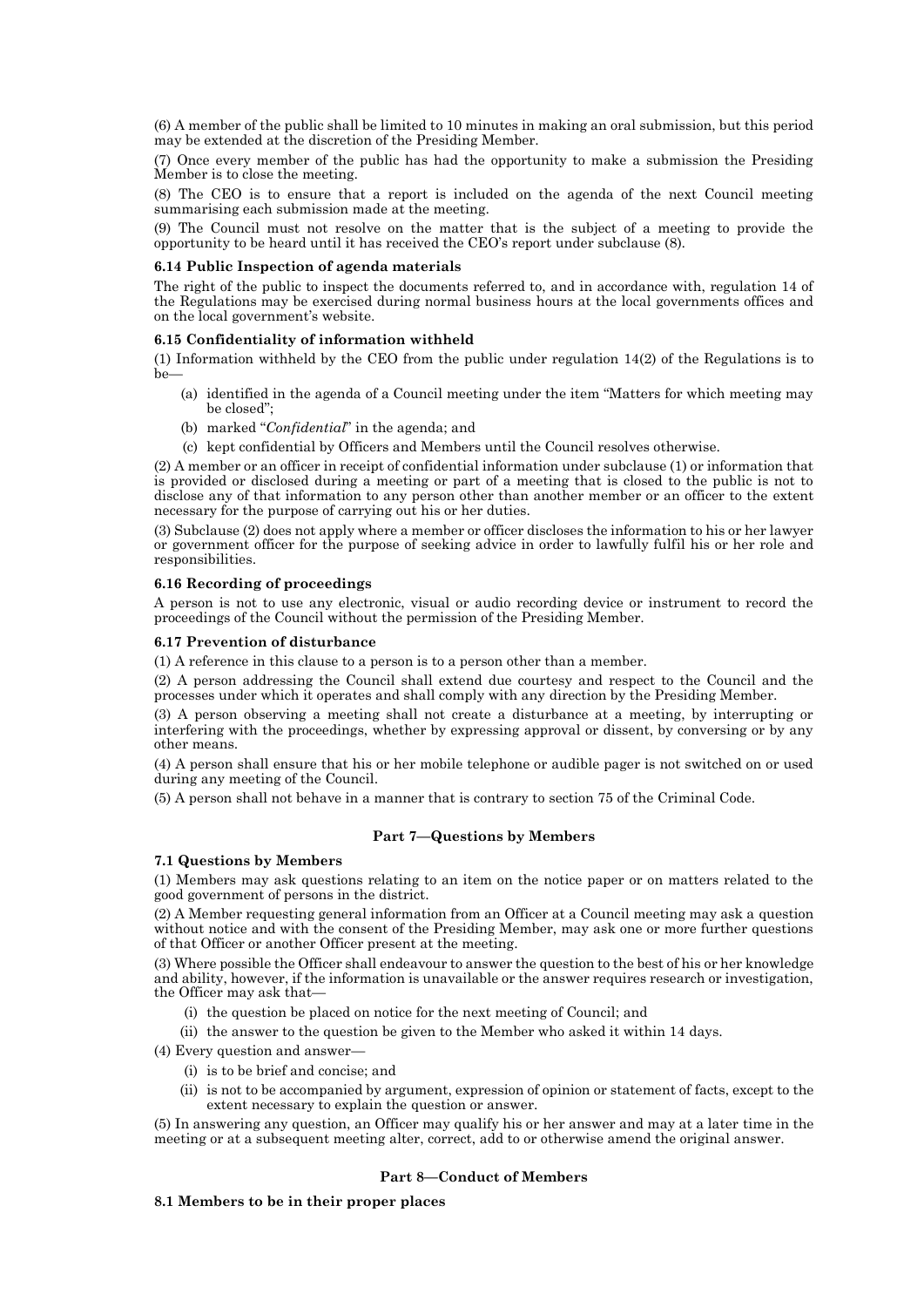(1) At the first meeting held after each election day, the CEO is to allot by ballot a position at the Council table to each Member.

(2) Each Member is to occupy his or her allotted position at each Council meeting.

# **8.2 Respect to the Presiding Member**

After the business of a Council has been commenced, a Member is not to enter or leave the meeting without first paying due respect to the Presiding Member.

## **8.3 Titles to be used**

A speaker, when referring to the President, Deputy President or Presiding Member, or a Member or Officer, is to use the title of that person's office.

# **8.4 Advice of entry or departure**

During the course of a meeting of the Council, a Member is not to enter or leave the meeting without first advising the Presiding Member, in order to facilitate the recording in the minutes of the time or entry or departure.

# **8.5 Members to indicate their intention to speak**

(1) A member who wishes to speak at a Council meeting—

- (i) Must indicate his or her intention to speak by raising his or her hand, or by any other method determined by the Council; and
- (ii) When invited by the Presiding Member to speak, and unless otherwise determined by the Council, must stand and address the meeting through the Presiding Member.

(2) A member who is unable to stand conveniently because of sickness or disability may sit while speaking.

# **8.6 Priority of speaking**

(1) Where two or more Members indicate, at the same time, their intention to speak, the Presiding Member is to decide which Member is entitled to be heard first.

(2) A decision of the Presiding Member under subclause (1) is not open to discussion or dissent.

(3) A Member is to cease speaking immediately after being asked to do so by the Presiding Member.

# **8.7 Presiding Member may take part in debates**

The Presiding Member may take part in a discussion of any matter before the Council, subject to compliance with these Local Laws.

## **8.8 Relevance**

(1) A Member is to restrict his or her remarks to the motion or amendment under discussion, or to a personal explanation or point of order.

(2) The Presiding Member, at any time, may—

- (a) call the attention of the meeting to—
	- (i) any irrelevant, repetitious, offensive or insulting language by a Member; or
	- (ii) any breach of order by a Member; and
- (b) direct that Member, if speaking, to discontinue his or her speech.

(3) A Member is to comply with the direction of the Presiding Member under subclause (2) by immediately ceasing to speak.

## **8.9 Speaking twice**

A Member is not to address the Council more than once on any motion or amendment except—

- (a) as the mover of a substantive motion, to exercise a right of reply;
- (b) to raise a point of order; or
- (c) to make a personal explanation.

# **8.10 Duration of speeches**

(1) A Member is not to speak on any matter for more than 5 minutes without the consent of the Council which, if given, is to be given without debate.

(2) An extension under this clause cannot be given to allow a Member's total speaking time to exceed 10 minutes.

## **8.11 No speaking after conclusion of debate**

A Member is not to speak on any motion or amendment—

- (a) after the mover has replied; or
- (b) after the question has been put.

# **8.12 No interruption**

A Member is not to interrupt another Member who is speaking unless—

- (a) to raise a point of order;
- (b) to call attention to the absence of a quorum;
- (c) to make a personal explanation under clause 8.13; or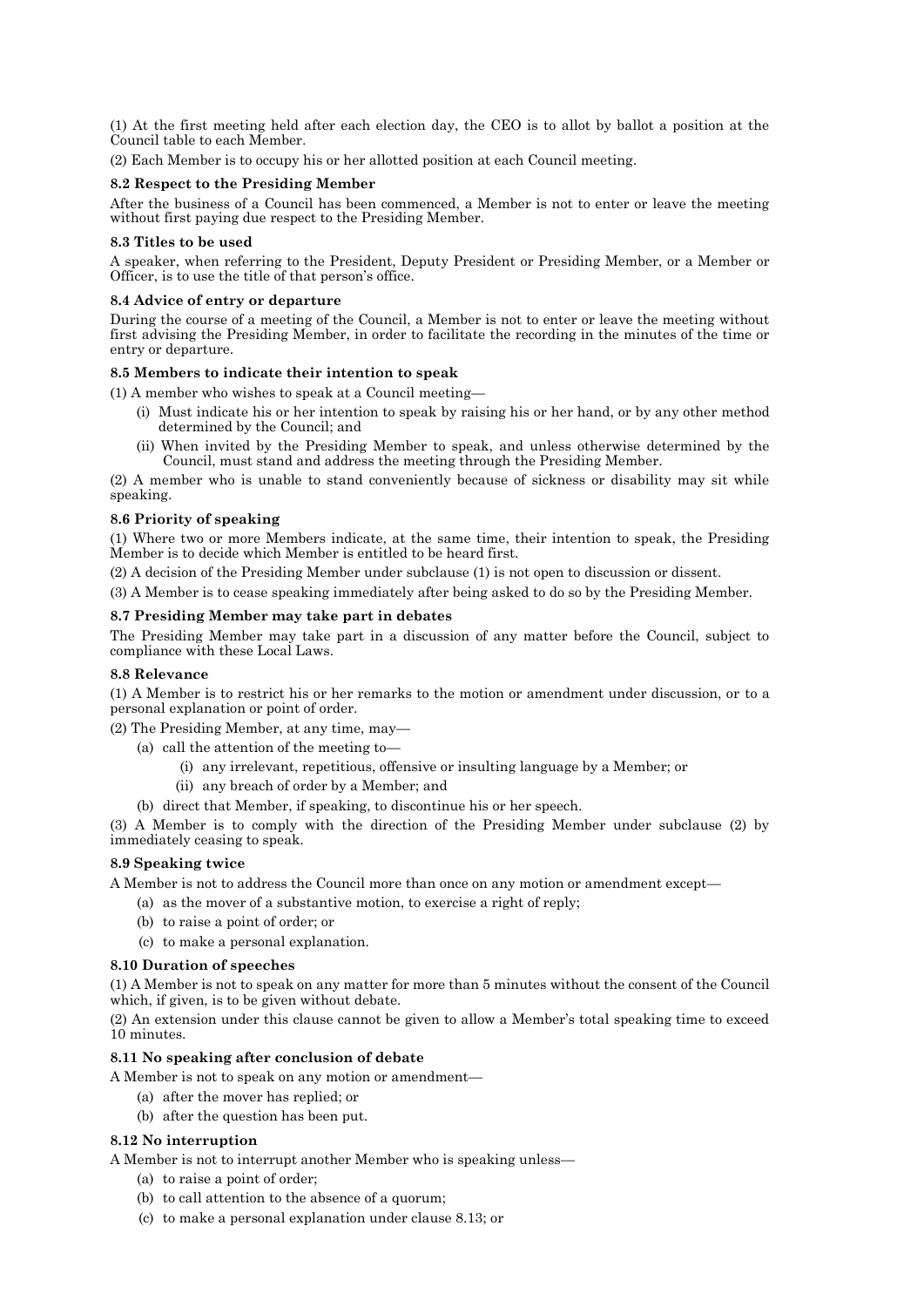(d) to move a procedural motion that the Member be no longer heard (see clause  $11.1(e)$ ).

#### **8.13 Personal explanations**

(1) A Member who wishes to make a personal explanation relating to a matter referred to by another Member who is then speaking is to indicate to the Presiding Member his or her intention to make a personal explanation.

(2) The Presiding Member is to determine whether the personal explanation is to be heard immediately or at the conclusion of the speech by the other Member.

(3) A Member making a personal explanation is to confine his or her observations to a succinct statement relating to a specific part of the speech at which he or she may have been misunderstood.

#### **8.14 No reopening of discussion**

A Member is not to reopen discussion on any Council decision, except to move that the decision be revoked or changed (see Part 16).

#### **8.15 Adverse reflection**

(1) A Member is not to reflect adversely on a decision of the Council except on a motion that the decision be revoked or changed (see Part 16), unless the meeting resolves without debate that the matter before the meeting cannot otherwise be adequately considered.

(2) A Member is not—

- (a) to reflect adversely on the character or actions of another Member or Officer; or
- (b) to impute any motive to a Member or Officer,

unless the meeting resolves, without debate, that the question then before the meeting cannot otherwise be adequately considered.

(3) A Member is not to use offensive or objectionable expressions in reference to any Member, Officer or other person.

(4) If a Member specifically requests, immediately after their use, that any particular words used by a Member be recorded in the minutes—

- (a) the Presiding Member is to cause the words used to be taken down and read to the meeting for verification; and
- (b) the Council may, by resolution, decide to record those words in the minutes.

#### **8.16 Withdrawal of offensive language**

(1) A Member who, in the opinion of the Presiding Member, uses an expression which—

- (a) in the absence of a resolution under clause 8.15—
	- (i) reflects adversely on the character or actions of another Member or Officer; or
	- (ii) imputes any motive to a Member or Officer; or
- (b) is offensive or insulting,

must, when directed by the Presiding Member, withdraw the expression and make a satisfactory apology.

(2) If a Member fails to comply with a direction of the Presiding Member under subclause (1), the Presiding Member may refuse to hear the Member further on the matter then under discussion and call on the next speaker.

#### **Part 9—Preserving order**

#### **9.1 Presiding Member to preserve order**

(1) The Presiding Member is to preserve order, and, whenever he or she considers necessary, may call any Member to order.

(2) When the Presiding Member speaks during a debate, any Member then speaking, or indicating that he or she wishes to speak, is immediately to sit down and every Member present is to preserve strict silence so that the Presiding Member may be heard without interruption.

(3) Subclause (2) is not to be used by the Presiding Member to exercise the right provided in clause 8.7, but to preserve order.

## **9.2 Point of order**

(1) A Member may object, by way of a point of order, only to a breach of—

- (a) any of these Local Laws; or
- (b) any other written law.
- (2) Despite anything in these Local Laws to the contrary, a point of order—
	- (a) takes precedence over any discussion; and
	- (b) until determined, suspends the consideration or discussion of any other matter.

## **9.3 Procedures on a point of order**

(1) A Member who is addressing the Presiding Member is not to be interrupted except on a point of order.

(2) A Member interrupted on a point of order is to resume his or her seat until—

(a) the Member raising the point of order has been heard; and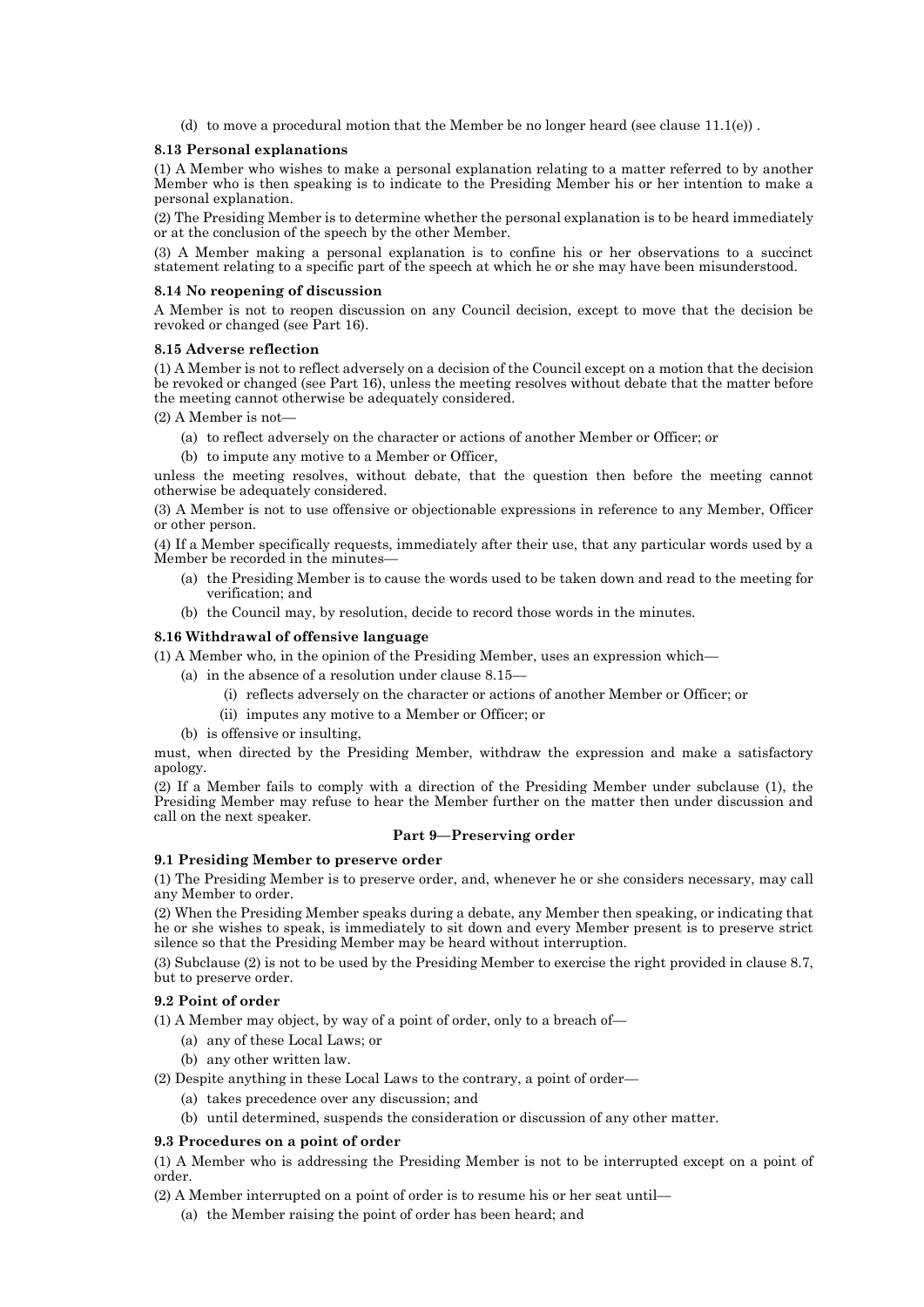- (b) the Presiding Member has ruled on the point of order,
- and, if permitted, the Member who has been interrupted may then proceed.

# **9.4 Calling attention to breach**

A Member may, at any time, draw the attention of the Presiding Member to any breach of these local laws.

# **9.5 Ruling by the Presiding Member**

(1) The Presiding Member is to rule on any point of order which is raised by either upholding or rejecting the point of order.

(2) A ruling by the Presiding Member on a point of order is to be final unless the majority of Members then present and voting, on a motion moved immediately after the ruling, dissent from the ruling.

(3) Subject to a motion of dissent being carried under subclause (2), if the Presiding Member rules that—

- (a) any motion, amendment or other matter before the meeting is out of order, it is not to be considered further; and
- (b) a statement made or act done by a Member is out of order, the Presiding Member may require the Member to make an explanation, retraction or apology.

## **9.6 Continued breach of order**

If a Member—

- (a) persists in any conduct that the Presiding Member had ruled is out of order; or
- (b) refuses to make an explanation, retraction or apology required by the Presiding Member under clause 9.5(3),

the Presiding Member may direct the Member to refrain from taking any further part in the matter under discussion, other than by voting, and the Member is to comply with that direction.

# **9.7 Right of Presiding Member to adjourn**

(1) For the purpose of preserving or regaining order, the Presiding Member may adjourn the meeting for a period of up to 15 minutes.

(2) On resumption, the debate is to continue at the point at which the meeting was adjourned.

(3) If, at any one meeting, the Presiding Member adjourns the meeting more than once for the purpose of preserving or regaining order, the second or subsequent adjournment may be to a later time on the same day or to another day.

# **Part 10—Debate of substantive motions**

## **10.1 Motions to be stated and in writing**

Any Member who wishes to move a substantive motion or an amendment to a substantive motion—

- (a) is to state the substance of the motion before speaking to it; and
- (b) if required by the Presiding Member, is to put the motion or amendment in writing.

## **10.2 Motions to be supported**

(1) A substantive motion or an amendment to a substantive motion is not open to debate until it has been seconded.

(2) A motion to revoke or change a decision made at a Council meeting is not open to debate unless the motion has the support required under regulation 10 of the Regulations.

# **10.3 Unopposed business**

(1) Immediately after a substantive motion has been moved and seconded, the Presiding Member may ask the meeting if any Member opposes it.

(2) If no Member opposes the motion, the Presiding Member may declare it carried without debate and without taking a vote.

(3) A motion declared carried under this clause is to be recorded in the minutes as a unanimous decision of the Council.

(4) If a Member opposes a motion, the motion is to be dealt with under this Part.

(5) This clause does not apply to a motion to revoke or change a decision which has been made at a Council meeting (see Part 16).

## **10.4 Only one substantive motion at a time**

When a substantive motion is under debate at a meeting of the Council, no further substantive motion is to be accepted. The Council is not to consider more than one substantive motion at any time.

## **10.5 Order of call in debate**

The Presiding Member is to call speakers to a substantive motion in the following order—

- (a) the mover to state the motion;
- (b) a seconder to the motion;
- (c) the mover to speak to the motion;
- (d) the seconder to speak to the motion;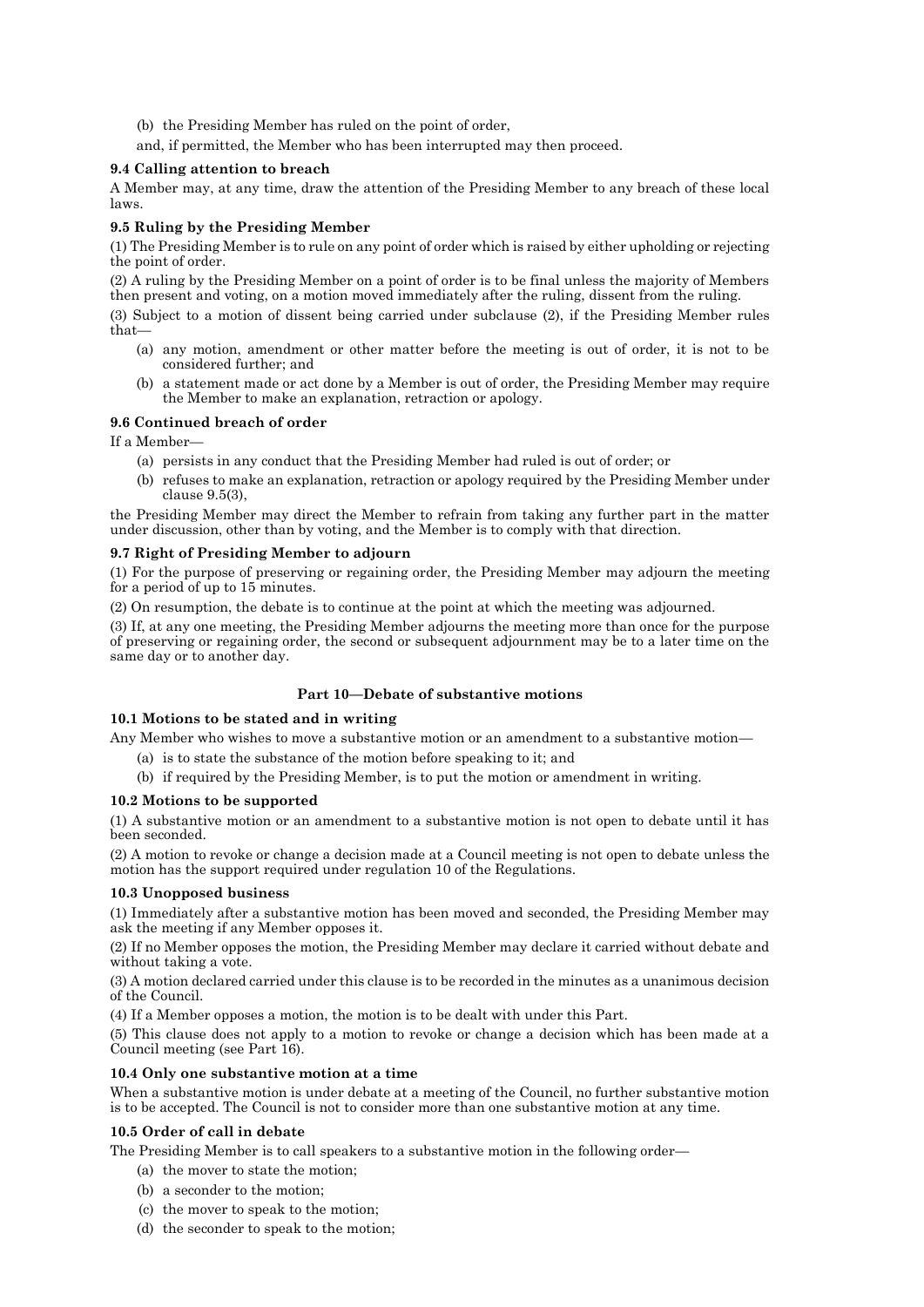- (e) a speaker against the motion;
- (f) a speaker for the motion;
- (g) other speakers against and for the motion, alternating where possible; and
- (h) mover takes right of reply which closes debate.

#### **10.6 Limit of debate**

The Presiding Member may offer the right of reply and put a substantive motion to the vote if he or she believes that sufficient discussion has taken place even though all Members may not have spoken.

## **10.7 Member may require question to be read**

A Member may require the question or matter under discussion to be read at any time during a debate, but not so as to interrupt any other Member who is speaking.

#### **10.8 Consent of seconder required for alteration**

The mover of a substantive motion may not alter the wording of the motion without the consent of the seconder.

#### **10.9 Order of amendments**

Any number of amendments may be proposed to a substantive motion, but when an amendment is moved to a substantive motion, no second or subsequent amendment is to be moved or considered until the first amendment has been withdrawn, carried or lost.

#### **10.10 Form of an amendment**

An amendment must add, delete, or substitute words to the substantive motion.

#### **10.11 Amendment must not negate original motion**

An amendment to a substantive motion cannot negate the original motion or the intent of the original motion.

#### **10.12 Relevance of amendments**

Each amendment is to be relevant to the motion in respect of which it is moved.

## **10.13 Mover of motion may speak on amendment**

Any Member may speak during debate on an amendment.

#### **10.14 Effect of an amendment**

If an amendment to a substantive motion is carried, the motion as amended then becomes the substantive motion, on which any Member may speak and any further amendment may be moved.

#### **10.15 Withdrawal of motion or amendment**

(1) Subject to subclause (2), the Council may, without debate, grant leave to withdraw a motion or amendment on the request of the mover of the motion or amendment and with the approval of the seconder.

(2) Where an amendment has been proposed to a substantive motion, the substantive motion is not to be withdrawn, except by consent of the majority of Members present, until the amendment proposed has been withdrawn or lost.

# **10.16 Right of reply**

- (1) The mover of a substantive motion has the right of reply.
- (2) The mover of any amendment to a substantive motion has a right of reply.
- (3) The right of the reply may only be exercised—
	- (a) where no amendment is moved to the substantive motion—at the conclusion of the discussion on the motion; or
	- (b) where one or more amendments have been moved to the substantive motion—at the conclusion of the discussion on the substantive motion and any amendments.
- (4) After the mover of the substantive motion has commenced the reply—
	- (a) no other Member is to speak on the question;
	- (b) there is to be no further discussion on, or any further amendment to, the motion.

(5) The right of the reply is to be confined to rebutting arguments raised by previous speakers and no new matter is to be introduced.

(6) At the conclusion of the right of reply, the substantive motion, or the substantive motion as amended, is immediately to be put to the vote.

## **Part 11—Procedural motions**

#### **11.1 Permissible procedural motions**

In addition to the right to move an amendment to a substantive motion (under Part 10), a Member may move the following procedural motions—

- (a) that the meeting proceed to the next item of business;
- (b) that the debate be adjourned;
- (c) that the meeting now adjourn;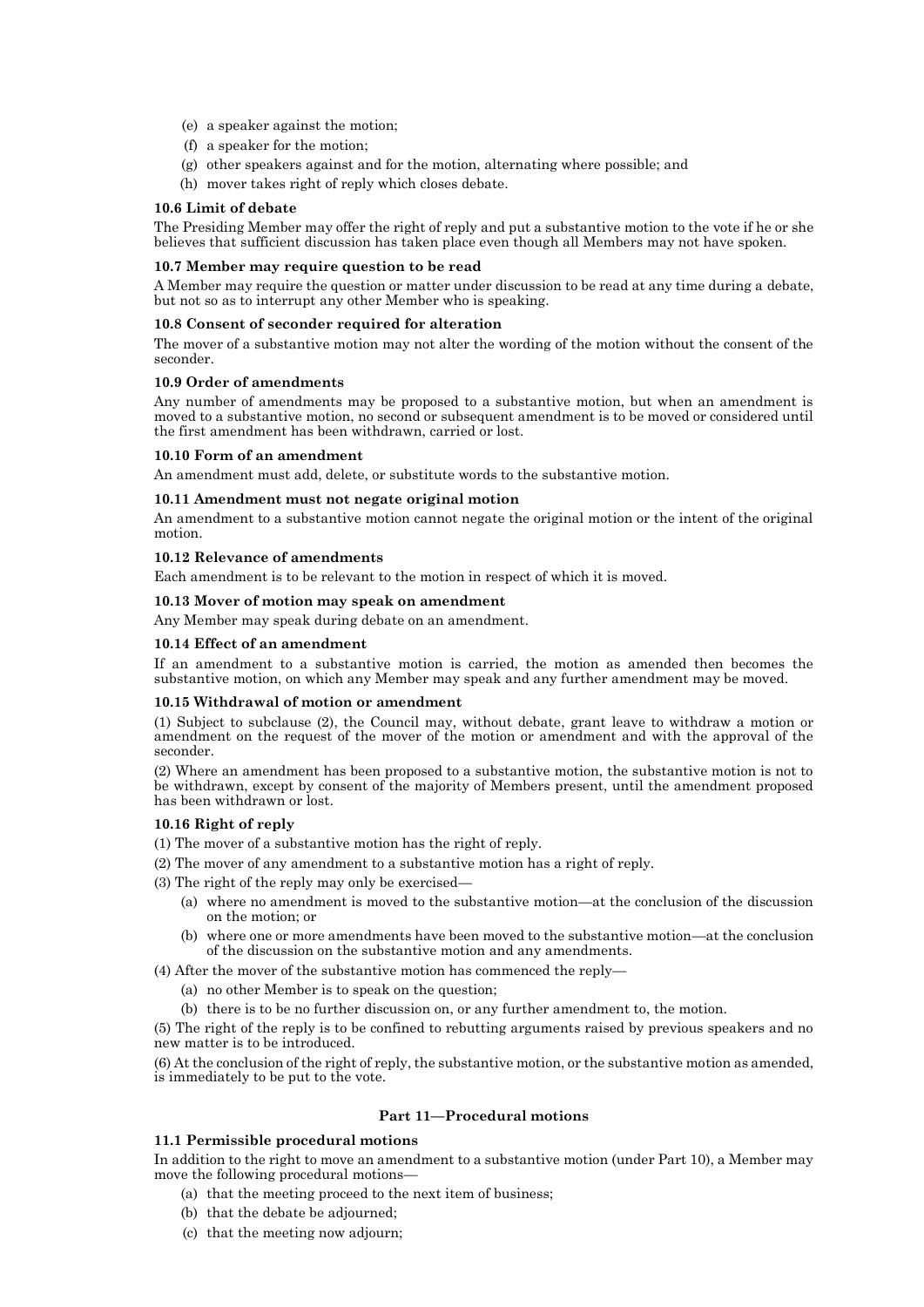- (d) that the question be now put;
- (e) that the Member be no longer heard;
- (f) that the ruling of the Presiding Member be disagreed with;
- (g) that the meeting be closed to the public (see clause 6.2).

#### **11.2 No debate**

(1) The mover of a motion specified in paragraph (a), (b), (c), (f) or (g) of clause 11.1 may speak to the motion for not more than five minutes, the seconder is not to speak other than to formally second the motion, and there is to be no debate on the motion.

(2) The mover of a motion specified in paragraph (d) or (e) of clause 11.1 may not speak to the motion, the seconder is not to speak other than to formally second the motion, and there is to be no debate on the motion.

#### **11.3 Who may move**

No person who has moved, seconded, or spoken for or against the substantive motion, or any amendment to the substantive motion, may move any procedural motion which, if carried, would close the debate on the substantive motion or amendment.

## **11.4 Procedural motions—right of reply on substantive motion**

The carrying of a procedural motion which closes debate on the substantive motion or amendment and forces a decision on the substantive motion or amendment does not deny the right of reply to the mover of the substantive motion.

## **11.5 Meeting to proceed to the next business**

The motion "that the meeting proceed to the next business", if carried, has the effect that—

- (a) the debate on the substantive motion or amendment ceases immediately;
	- (b) no decision is made on the substantive motion;
	- (c) the Council moves to the next item of business; and
- (d) there is no requirement for the matter to be raised again for consideration.

## **11.6 Debate to be adjourned**

A motion "that the debate be adjourned"—

- (a) is to state the time to which the debate is to be adjourned; and
- (b) if carried, has the effect that all debate on the substantive motion or amendment ceases immediately, but continues at the time stated in the motion.

## **11.7 Meeting now adjourned**

(1) A Member is not to move or second more than one motion of adjournment during the same sitting of the Council.

(2) Before putting the motion for the adjournment of the Council, the Presiding Member may seek leave of the Council to deal first with matters that may be the subject of an adoption by exception resolution.

(3) A motion "that the meeting now adjourn"—

- (a) is to state the time and date to which the meeting is to be adjourned; and
- (b) if carried, has the effect that the meeting is adjourned to the time and date specified in the motion.

(4) A meeting adjourned under subclause (3) is to continue from the point at which it was adjourned, unless the Presiding Member or the Council determines otherwise.

## **11.8 Question to be put**

(1) If the motion "that the question be now put", is carried during debate on a substantive motion without amendment, the Presiding Member is to offer the right of reply and then put the motion to the vote without further debate.

(2) If the motion "that the question be now put" is carried during discussion of an amendment, the Presiding Member is to put the amendment to the vote without further debate.

(3) This motion, if lost, causes debate to continue.

## **11.9 Member to be no longer heard**

If the motion "that the member be no longer heard", is carried, the speaker against whom the motion has been moved cannot speak further on the current substantive motion, or any amendment relating to it, except to exercise the right of reply if he or she is the mover of the substantive motion.

## **11.10 Ruling of the Presiding Member to be disagreed with**

If the motion "that the ruling of the Presiding Member be disagreed with", is carried, that ruling is to have no effect and the meeting is to proceed accordingly.

## **Part 12—Disclosure of interests**

## **12.1 Disclosure of interests**

Disclosure of interests is dealt with in the Act.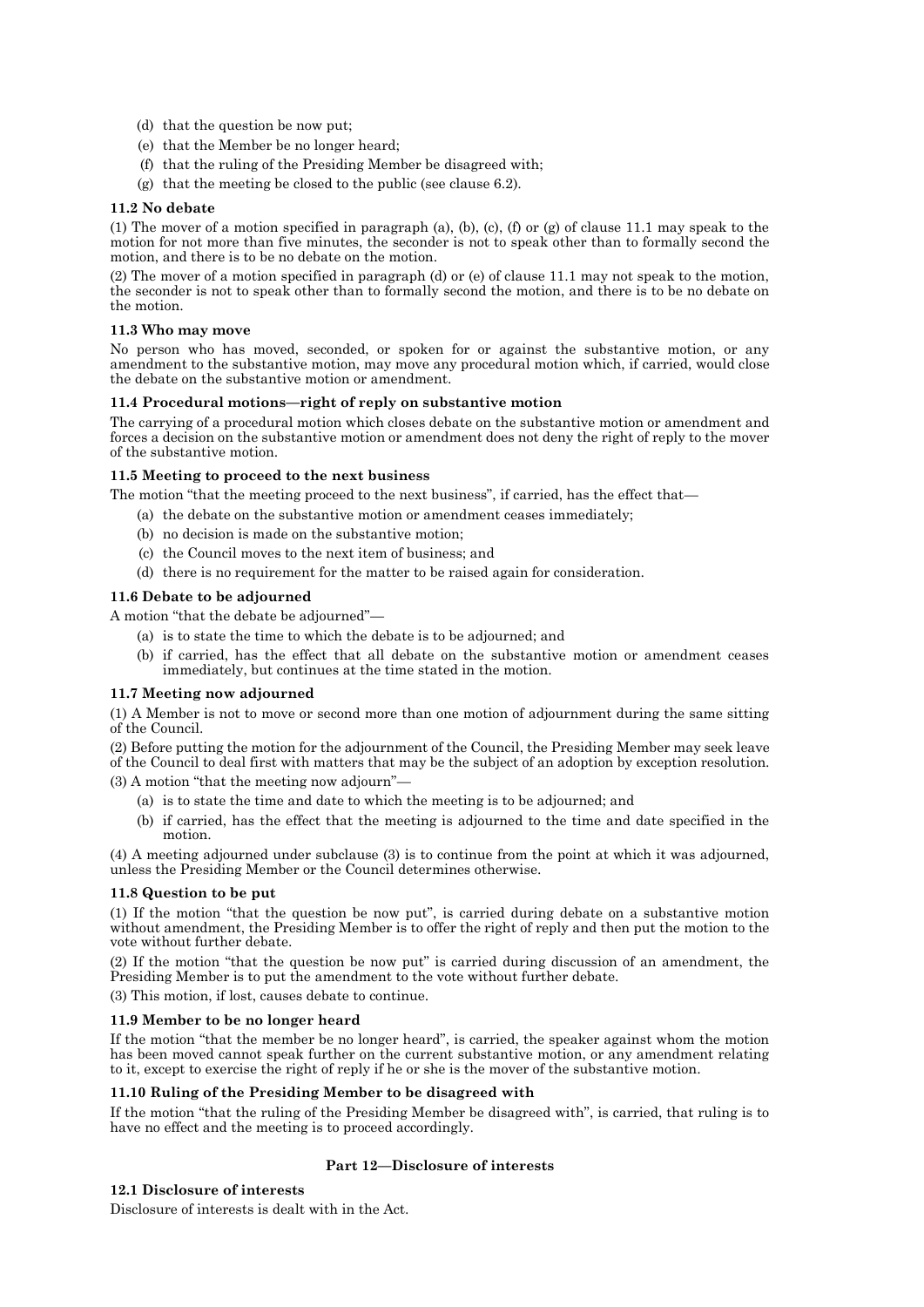## **Part 13—Voting**

#### **13.1 Question—when put**

(1) Immediately after the debate on any question is concluded and the right of reply has been exercised, the Presiding Member—

- (a) is to put the question to the Council; and
- (b) if requested by any Member, is to again state the terms of the question.

(2) A Member is not to leave the meeting when the Presiding Member is putting any question.

#### **13.2 Voting**

Voting is dealt with in the Act and the Regulations.

#### **13.3 Majorities required for decisions**

The majorities required for decisions of the Council and committees are dealt with in the Act.

#### **13.4 Method of taking vote**

- (1) In taking the vote on any motion or amendment the Presiding Member—
	- (a) is to put the question, first in the affirmative, and then in the negative;
	- (b) may put the question in this way as often as may be necessary to enable him or her to determine whether the affirmative or the negative has the majority of votes;
	- (c) may accept a vote on the voices or may require a show of hands; and,
	- (d) is, subject to this clause, to declare the result.

(2) If a Member calls for a show of hands, the result of the vote is to be determined on the count of raised hands.

- (3) If a member of council or a committee specifically requests that there be recorded—
	- (a) his or her vote; or,
	- (b) the vote of all members present,

on a matter voted on at a meeting of the council or committee, the person presiding is to cause the vote or votes, as the case may be, to be recorded in the minutes.

(4) If a Member calls for a division—

- (a) those voting in the affirmative are to pass to the right of the Chair; and
- (b) those voting in the negative are to pass to the left of the Chair.
- (5) For every division, the CEO is to record—
	- (a) the name of each member who voted; and
	- (b) whether he or she voted in the affirmative or negative.

#### **Part 14—Minutes of meetings**

# **14.1 Keeping of minutes**

The keeping and confirmation of minutes are dealt with in the Act.

#### **14.2 Content of minutes**

(1) The content of minutes is dealt with in the Regulations.

(2) In addition to the matters required by regulation 11, the minutes of a Council meeting is to include, where an application for approval is refused or the authorisation of a licence, permit or certificate is withheld or cancelled, the reasons for the decision.

## **14.3 Public inspection of unconfirmed minutes**

The public inspection of unconfirmed minutes is dealt with in the Regulations.

## **14.4 Confirmation of minutes**

(1) When minutes of an ordinary meeting of the Council are distributed for consideration prior to their confirmation at the next meeting, if a Member is dissatisfied with the accuracy of the minutes, the Member may provide the Local Government with a written copy of the alternative wording to amend the minutes no later than 7 clear working days before the next ordinary meeting of the Council.

(2) At the next ordinary meeting of the Council, the Member who provided the alternative wording shall, at the time for confirmation of minutes—

- (a) state the item or items with which he or she is dissatisfied; and
- (b) propose a motion clearly outlining the alternative wording to amend the minutes.

(3) Members must not discuss items of business contained in the minutes, other than discussion as to their accuracy as a record of the proceedings.

#### **Part 15—Adjournment of meeting**

## **15.1 Meeting may be adjourned**

The Council may adjourn any meeting—

(a) to a later time on the same day; or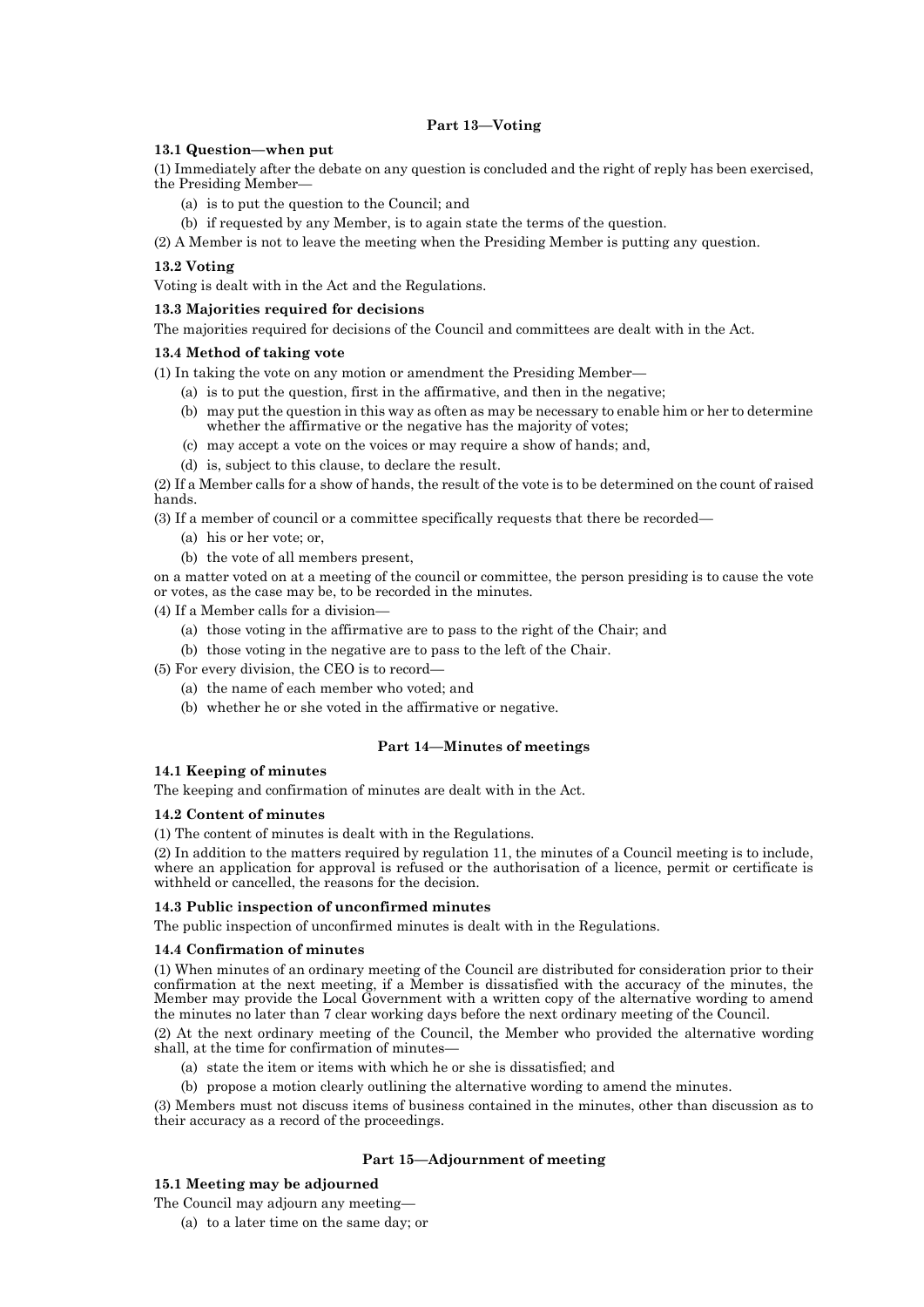(b) to any other time on any other day, including a time which coincides with the conclusion of another meeting or event.

# **15.2 Effect of adjournment**

Where any matter, motion, debate or meeting is adjourned under these Local Laws—

- (a) the names of Members who have spoken on the matter prior to the adjournment are to be recorded in the minutes;
- (b) debate is to be resumed at the next meeting at the point where it was interrupted; and
- (c) the provisions of clause 8.9 [speaking twice] apply when the debate is resumed.

#### **Part 16—Revoking or changing decisions**

#### **16.1 Requirements to revoke or change decisions**

The requirements to revoke or change a decision made at a meeting are dealt with in regulation 10 of the Regulations.

#### **16.2 Limitations on powers to revoke or change decisions**

(1) Subject to subclause (2), the Council or a committee is not to consider a motion to revoke or change a decision—

- (a) where, at the time the motion is moved or notice is given, any action has been taken under clause 16.3 to implement the decision; or
- (b) where the decision is procedural in its form or effect.

(2) The Council or a committee may consider a motion to revoke or change a decision of the kind described in subclause (1)(a) if the motion is accompanied by a written statement of the legal and financial consequences of carrying the motion.

#### **16.3 Implementing a decision**

(1) In this clause—

- (a) "authorisation" means a licence, permit, approval or other means of authorising a person to do anything;
- (b) "implement", in relation to a decision, includes—
	- (i) communicate notice of the decision to a person affected by, or with an interest in, the decision; and
	- (ii) take any other action to give effect to the decision; and
- (c) "valid notice of revocation motion" means a notice of motion to revoke or change a decision that complies with the requirements of the Act, Regulations and the local laws and may be considered, but has not yet been considered, by the Council or a committee as the case may be.

(2) Subject to subclause (4), and unless a resolution is made under subclause (3), a decision made at a meeting is not to be implemented by the CEO or any other person until the afternoon of the first business day after the commencement of the meeting at which the decision was made.

(3) The Council or a committee may, by resolution carried at the same meeting at which a decision was made, direct the CEO or another person to take immediate action to implement the decision.

(4) A decision made at a meeting is not to be implemented by the CEO or any other person—

- (a) if, before commencing any implementation action, the CEO or that person is given a valid notice of revocation motion; and
- (b) unless and until the valid notice of revocation motion has been determined by the Council or the committee as the case may be.

(5) The CEO is to ensure that members of the public attending the meeting are informed by an appropriate notice that a decision to grant an authorisation—

- (a) is to take effect only in accordance with this clause; and
- (b) cannot be acted upon by the person who has been granted the authorisation unless and until the decision has been implemented in accordance with this clause.

## **Part 17—Suspension of Local Laws**

## **17.1 Suspension of Local Laws**

(1) A Member may at any time move that the operation of one or more of the provisions of these Local Laws be suspended.

(2) A Member moving a motion under subclause (1) is to state the reasons for the motion but no other discussion is to take place.

(3) A motion under subclause (1) which is—

- (a) seconded; and
- (b) carried by an absolute majority,

is to suspend the operation of the clause or clauses to which the motion relates for the duration of the meeting, unless the meeting earlier resolves otherwise.

## **17.2 Where local laws do not apply**